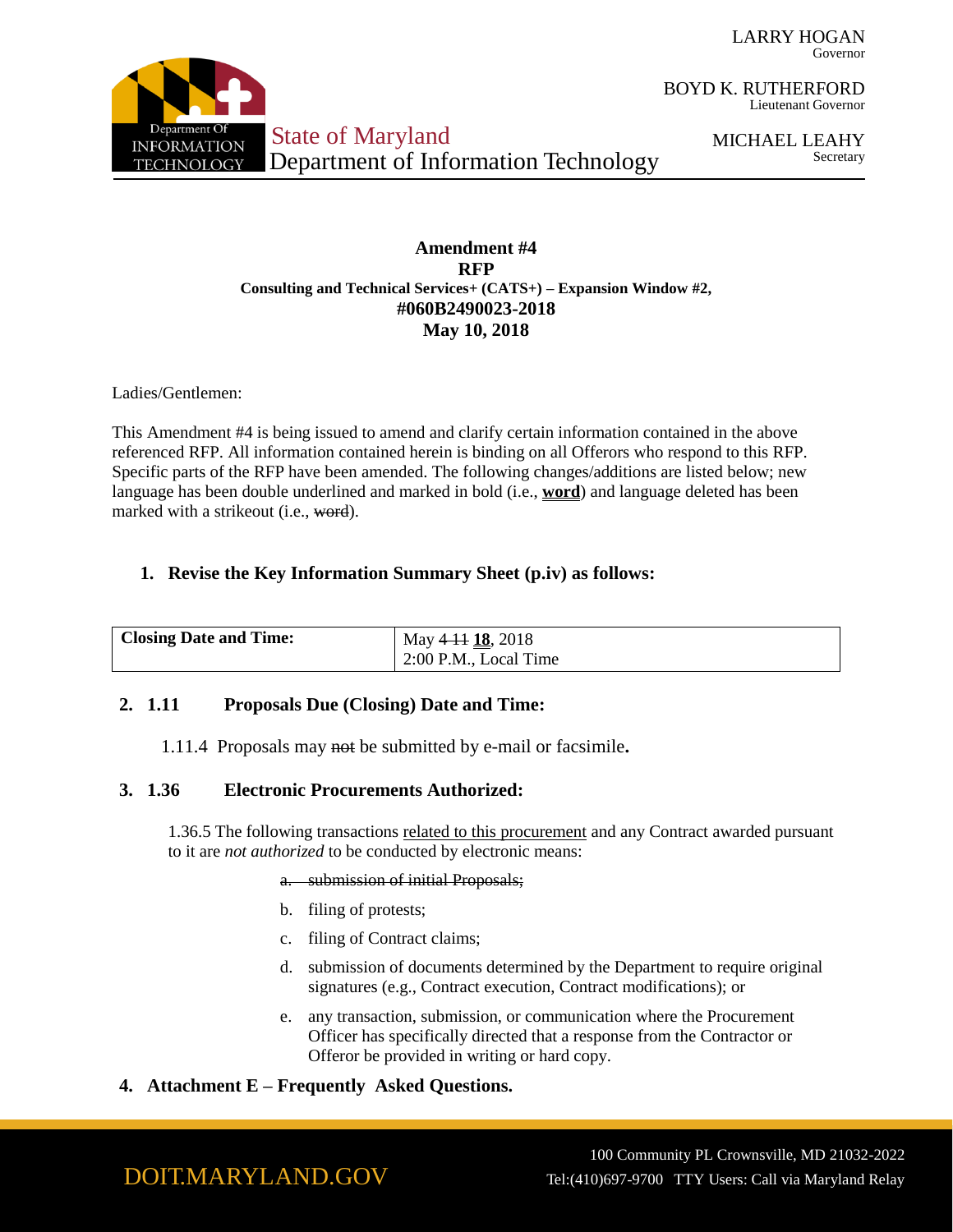

34. Does a certificate of insurance have to be included in the technical proposal in response to the RFP?

Answer: Yes, see RFP Section 3.4.2.5 **3.2.2.5**.

## **5. Attachment F – Price Proposal Form Instructions**

A) On the Labor rates F-A1 spreadsheet, record the hourly labor rate for all 12 **10** years and all labor categories. Offerors MUST propose to all labor categories regardless of their ability to fill positions for that labor category. Offerors proposing to multiple functional areas are not required to submit a separate F-A1 for each functional area proposed. Only one F-A1 is required.

## **6. Attachment E – Frequently Asked Questions.**

20. RFP Section 3.4.2 **3.2.2**- it is stated that the Technical Proposal "shall be organized and numbered in the same order as this RFP" Does this mean that our Proposal section on Past Performance must have the number 3.4.2.4 **3.2.2.4**

Answer: Yes. The Technical Proposal must mirror the numbering in the RFP

38. RFP, Section 3.4.2.3 **3.2.23**, what meant by a Certified Financial Statement?

Answer: It is an account of the assets, liabilities, income and expenses, executed in accordance with generally accepted accounting principles.

39. RFP Section 3.4.2.3 **3.2.2.3**, what is meant by "successful financial track record" and where would an Offeror obtain this document?

Answer: This can be any document or set of documents the Offeror chooses to document its company's financial status and solvency.

41 RFP, Section 3.4.2.3 **3.2.23**, item 2, are items a. through f. required?

Answer: No - Please refer to verbiage in the referenced section, which reads: "Documentation …….may include…one, some or all of the following" (list follows).